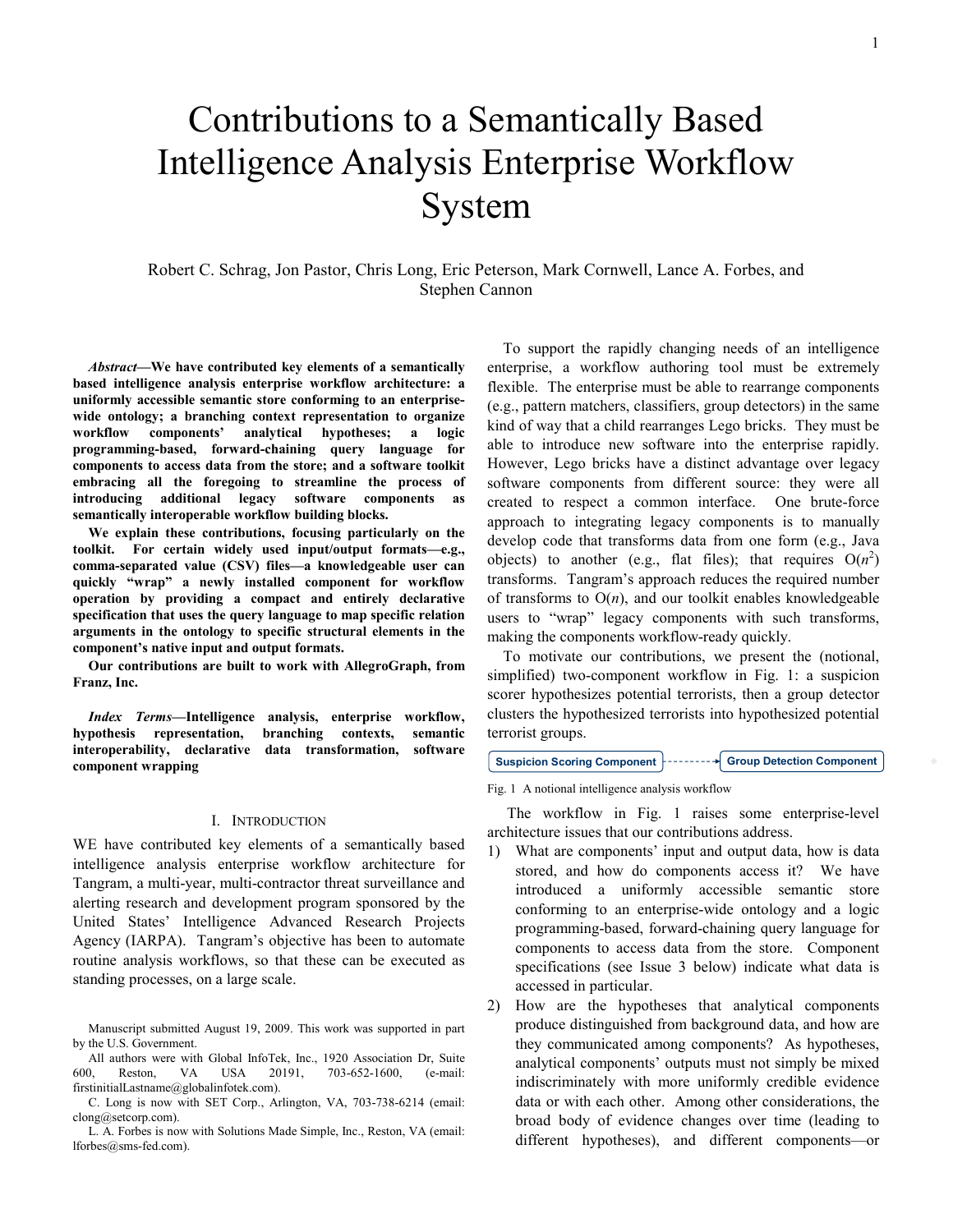different (e.g., control) configurations thereof can lead to different hypotheses even for the same inputs. We organize the content of the semantic store into distinct RDF graphs that we call "datasets," and (correlating datasets with contexts) represent the outputs of successively applied analytical components as branching contexts (that incrementally add information). Our component specifications and our query language thus include parameters for the datasets that are passed among or otherwise accessed by components. Besides these datasets for hypotheses, the store includes one or more background, or "evidence," datasets and for convenience some intermediate (i.e., not necessarily hypothetical) datasets that result from purely logical queries. This treatment of evidence and hypotheses, together with the above-mentioned query language, provide a practical implemented solution to meet broad Tangram requirements outlined in [6].

3) How can legacy components with arbitrary input/output formats easily be made to interact with the data? The contributions above are integrated in a software toolkit to streamline the process of introducing additional legacy software components as semantically interoperable workflow building blocks. For certain widely used input/output formats—e.g., comma-separated value (CSV) files—a knowledgeable user can quickly wrap a newly installed component for workflow operation by providing a compact and entirely declarative specification that uses the query language to map specific relation arguments in the ontology to specific structural elements in the component's native input and output formats. The toolkit also provides some less fully automated interface options to address more general input/output situations.

## II. ARCHITECTURAL SCHEME OF A WORKFLOW COMPONENT

Fig. 2 presents our general scheme for wrapping legacy components.



Fig. 2 Component wrapping scheme

Fig. 2 schematizes a single wrapped component that executes processes to:

- 1) Retrieve input data, expressed in the enterprise's common ontology, from the central semantic store.
- 2) Format the input data for the legacy component.
- 3) Invoke the legacy component in its "native" (unwrapped) form.
- 4) Convert the legacy component's native-format outputs to the common ontology, as metadata-bearing hypotheses.
- 5) Assert the output hypotheses to the central store.

We implement the central semantic store using AllegroGraph from Franz, Inc. AllegroGraph is a "quad" store that includes, in addition to the "subject," "predicate," and "object" fields standard to RDF and common to triple stores, a "graph" field. We use this field to distinguish among the various datasets that are available as inputs or have been produced as outputs of workflow components.

We provide a knowledge base (KB) query language supporting a wrapped component's query and assertion processes and allowing users to define, for specific analytical purposes, KB query components (including no legacy process) that combine elements from one or more existing datasets into one or more output datasets. We implement legacy component wrappers and KB query components using the Prolog and Common Lisp interfaces to AllegroGraph.

Fig. 3 illustrates the meta-data classes (noted in bold) and attributes (with multi-valued attributes starred\*) that support the representation of a dataset's context lineage. We take each workflow component's execution, noted in a ProcessExecution (PE) object, as the source of the statements in any output (hypothesis) dataset; lineage is manifested in the connections among datasets, process executions, and workflow executions (noted in WorkflowExecution objects).



#### Fig. 3 Meta-data classes and attributes for hypothesis datasets

As noted in Section I, the interpretation of datasets as a context is incremental along its lineage: in general any statement that holds in a dataset that is upstream (workflowwise) from a given dataset D created during a workflow also (implicitly) holds in D. The representation is thus spaceefficient. We have not yet found it necessary to implement such transitivity of dataset contexts directly in the KB query language; our current workflow components use just background (evidence) datasets and datasets that their immediate workflow predecessors create.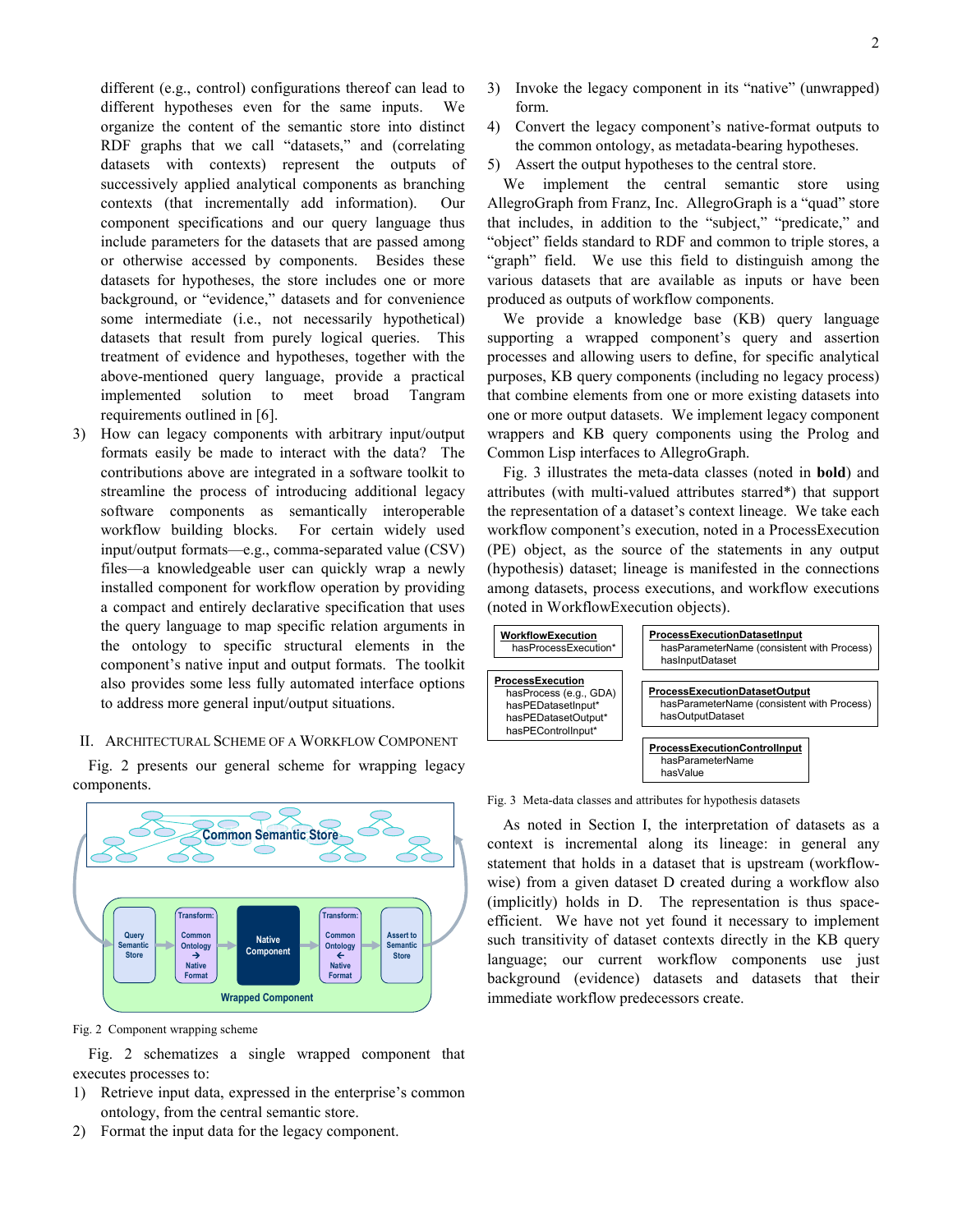

Fig. 4 Use case workflow (see Section III)

#### III. USE CASE WORKFLOW

Fig. 4 presents a use case workflow including both a wrapped legacy component and a KB query component.

In Fig. 4, datasets (graphs) are depicted by square-cornered boxes; workflow components are depicted by round-cornered boxes. Each component reads data from one or more input graphs and writes to one or more output graphs. Here, a dataset join KB query component is used to select from broader evidence (right) just information relevant to watchlisted terrorist suspects (left) for processing by a downstream legacy group detection component.

In our toolkit, the defining forms for workflow components are Lisp macro calls. Beyond providing one or more files containing such definitions, ToolKit users need never interact directly with Lisp or with AllegroGraph, as we provide alternative interfaces.

## IV. KB QUERY COMPONENTS AND QUERY LANGUAGE

The definition for the KB query component used in Fig. 4 appears below.

(defKB-query-component

 group-detection-watchlist-evidence-dataset-join-component ((and (q- ?Event !rdf:type !teo:TwoWayCommunicationEvent evidenceGraph)

- (q- ?Event !teo:sender ?sender ?evidenceGraph)
- (q- ?Event !teo:receiver ?receiver ?evidenceGraph)
- (q- ?sender !rdf:type !teo:Person ?evidenceGraph)
- (q- ?receiver !rdf:type !teo:Person ?evidenceGraph)
- (q- ?sender !rdf:type !teo:Person ?watchlistGraph)
- (q- ?receiver !rdf:type !teo:Person ?watchlistGraph)
- (a- ?Event !rdf:type !teo:TwoWayCommunicationEvent ?linkGraph)
- (a- ?Event !teo:deliberateActor ?sender ?linkGraph)
- (a- ?Event !teo:deliberateActor ?receiver ?linkGraph)
- (a-- ?sender !rdf:type !teo:Person ?linkGraph)
- (a-- ?receiver !rdf:type !teo:Person ?linkGraph))))

The above component selects events from one dataset (denoted by the logic variable ?evidenceGraph) whose participants also appear in another dataset (denoted by ?watchlistGraph) and asserts the links among them in an output dataset (represented by the logic variable ?linkGraph) for consumption by a group detection component. Note the following.

• This component performs a single KB query that implicitly conjoins (logically) the twelve top-level (q-, a-, and a--) forms.

• A q- conjunct succeeds iff a triple (in subject, predicate,

object, graph, index—"spogi"—format) exists in the workflow KB. q- is included in the standard Franz Allegro Prolog interface to AllegroGraph.

• a- indicates that a triple is to be written to the specified output dataset. An a- conjunct always succeeds. a- and its duplicate-avoiding twin a-- (below) are our contributions that confer the KB query language's forward chaining character.

- a-- indicates that a triple is to be written to the workflow KB iff it is not already present there. An a-- conjunct always succeeds.
- !rdf:type is an example of a shorthand that expands to http://www.w3.org/1999/02/22-rdf-syntax-ns#type — the atom type in the namespace for RDF. (!teo: refers to an application-specific ontology.)
- ?Event, ?sender, and other symbols beginning with ? are logic programming (AKA Prolog) variables. In the logic programming style we support, every logic variable becomes bound when the q- conjunct is matched in the KB.
- Prolog will backtrack to execute each conjunct in the KB query for every combination of variable bindings for which the preceding conjuncts succeed.
- The KB query language provides a variety of additional constructs (e.g., and, or, not) in which the usual expressions that appear as top-level conjuncts may be embedded—e.g.,

(and (not (q- ?P !rdf:type !teo:Terrorist ?evidenceGraph)) (or (q- ?P1 !rdf:type !teo:Terrorist ?evidenceGraph) (q- ?P2 !rdf:type !teo:Terrorist ?evidenceGraph))).

- While the repetition of entity type statements—e.g., (a-- ?sender !rdf:type !teo:Person ?linkGraph) —from the input graph is not strictly necessary given our context interpretation, the Tangram contractors agreed
	- that it would be convenient to include such declarations uniformly in all datasets.

Below are the definitions for some utility KB query components that we provide with the toolkit distribution.

(defKB-query-component 2-input-dataset-union-component (DataUnionProcess) ((query (q- ?S ?P ?O ?sourceGraph1) (a- ?S ?P ?O ?destGraph)) (query (q- ?S ?P ?O ?sourceGraph2) (a- ?S ?P ?O ?destGraph))))

(defKB-query-component 3-input-dataset-intersection-component (DataIntersectionProcess)

 ((query (q- ?S ?P ?O ?sourceGraph1) (q- ?S ?P ?O ?sourceGraph2) (q- ?S ?P ?O ?sourceGraph3)

- (a- ?S ?P ?O ?destGraph))))
- (defKB-query-component dataset-de-duplication-component () ((query (q- ?S ?P ?O ?sourceGraph) (a-- ?S ?P ?O ?destGraph))))

The (first) dataset union component writes everything it finds in either of its source graphs into its destination graph; the (second) intersection component writes anything it finds in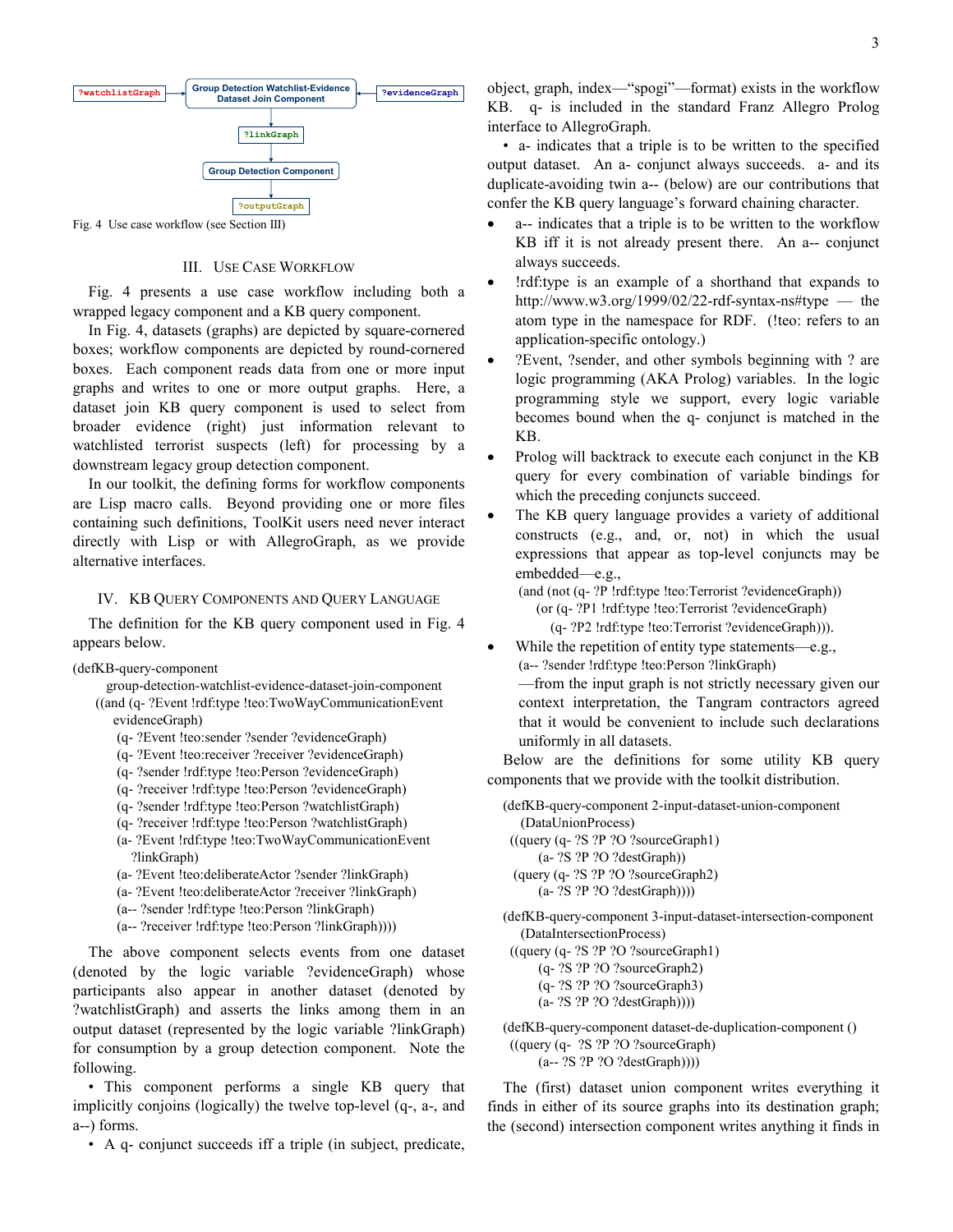all of its sources into the destination. A workflow author may choose to follow either of these up with the (third) dataset deduplication component to remove duplicates; note that the author could achieve the same effect by using a-- rather than aconjuncts in the union components' definitions.

Existing Tangram workflow and process infrastructure required that we specify the fixed (e.g., two-input) arities for the components above. This might not be the case in every workflow setting of interest (see Section VIII). Likewise, it might not be necessary to name (or permanently componentize) every query before it can be used.

## V. WRAPPED LEGACY COMPONENTS

Toolkit users define wrappers for legacy/native components using the Lisp macro defWrapped-component, which affords a choice among three distinct interfaces. Non-Lispprogramming ToolKit users will want to use one of the first two interfaces described below; Lisp-programming users are most likely to use the first or third.

- 1) Fully automatic: defWrapped-component writes a commaseparated value (CSV) or other delimited text file (to be consumed by the native component) for each input dataset and automatically reads a delimited text file (produced by the native component) for each output dataset. For native components with delimited text file-oriented input/output, the ToolKit user need provide no additional wrapping code.
- 2) Semi-automatic: defWrapped-component automatically writes an ntriples file for each input dataset and automatically reads an ntriples file for each output dataset. The ToolKit user provides additional (presumably non-Lisp), shell-callable wrapping code as necessary to mediate between these ntriples files and the native component.
- 3) Manual: The ToolKit user provides, via an additional argument to defWrapped-component, custom Lisp code to implement the required native component interface. Here we assume that the Lisp programmer will interact directly with AllegroGraph to create suitable inputs for the native component.

In the sequel, we focus primarily on the fully automatic interface.

Consider the GDA group detection algorithm [3] from CMU's Auton Lab), which uses CSV input and output files as shown in Fig. 5. The group detector uses event-based linkages among individuals to infer groups of associating individuals. Each input line indicates evidence that a certain event involves a certain individual. Each output line indicates that a certain individual is hypothesized to belong to a certain group.

| <b>Native GDA Input:</b> | <b>Native GDA Output:</b> |                 |
|--------------------------|---------------------------|-----------------|
| Ev-1194, In-10381        |                           | group, entity   |
| $Ev-709, In-15840$       |                           | $G0, In-10096$  |
| $Ev-709, In-36232$       |                           | $G0, In-15840$  |
| Ev-38749, In-4938        |                           | $G0$ . In-19354 |
| Ev-38749, In-48834       |                           | GO, In-19540    |
| Ev-34121, In-3007        |                           | GO, In-19625    |
| Ev-34121, In-35214       |                           | GO, In-21371    |
| Ev-65474, In-21371       |                           | $G0$ . In-28719 |
| Ev-65474, In-19354       |                           | $G0.$ In-37201  |
| Ev-23484, In-39017       |                           | GO, In-37733    |
| $Ev-23484, In-16809$     |                           | GO, In-38634    |
| $\cdots$                 |                           | GO, In-47910    |
|                          |                           | $GI$ . In-1002  |

Fig. 5 CSV input/output files for the GDA group detection component

…

Below is a toolkit-based component definition that invokes the automatic CSV file interface to wrap GDA. The (completely declarative) definition specifies that GDAcomponent-TerroristGroup is an instance of the class GroupDetectionProcess (see [9]). The (keyword) argument :native-input-CSV-file-specs specifies the relation of the input CSV file (to be named "GDA-input-links.csv") to the input dataset (bound to the Prolog variable ?linkGraph).<sup>1</sup> Note that the separating character may be specified, using the :textdelimiter argument, and the presence of a headerline via the :headerline argument. The argument :native-output-CSV-filespecs specifies the relation of the output CSV file (to be named "GDA-output-groups.csv") to the output dataset (bound to ?outputGraph). The remaining top-level arguments specify how to invoke the native component. Further explanation follows the definition.

(defWrapped-component GDA-component-TerroristGroup (GroupDetectionProcess) :native-input-CSV-file-specs (("GDA-input-links.csv" :query (query (q- ?E !teo:deliberateActor ?P ?linkGraph)) :query-type select :headerline nil :text-delimiter "," :query-template (?E ?P))) :native-output-CSV-file-specs (("GDA-output-groups.csv" :query (query (a- ?G !teo:orgMember ?P ?outputGraph) (a-- ?G !rdf:type !teo:TerroristGroup ?outputGraph) (a-- ?P !rdf:type !teo:Terrorist ?outputGraph)) :headerline t :CSV-template (?G ?P) :namespace-template ("http://anchor/teo#" "http://anchor/teo#"))) :native-component-directory "GDA\_DISTRIBUTION" :native-component-command-name "gda\_applic" :native-component-command-arguments ("GDA-output-groups.csv" "GDA-input-links.csv"))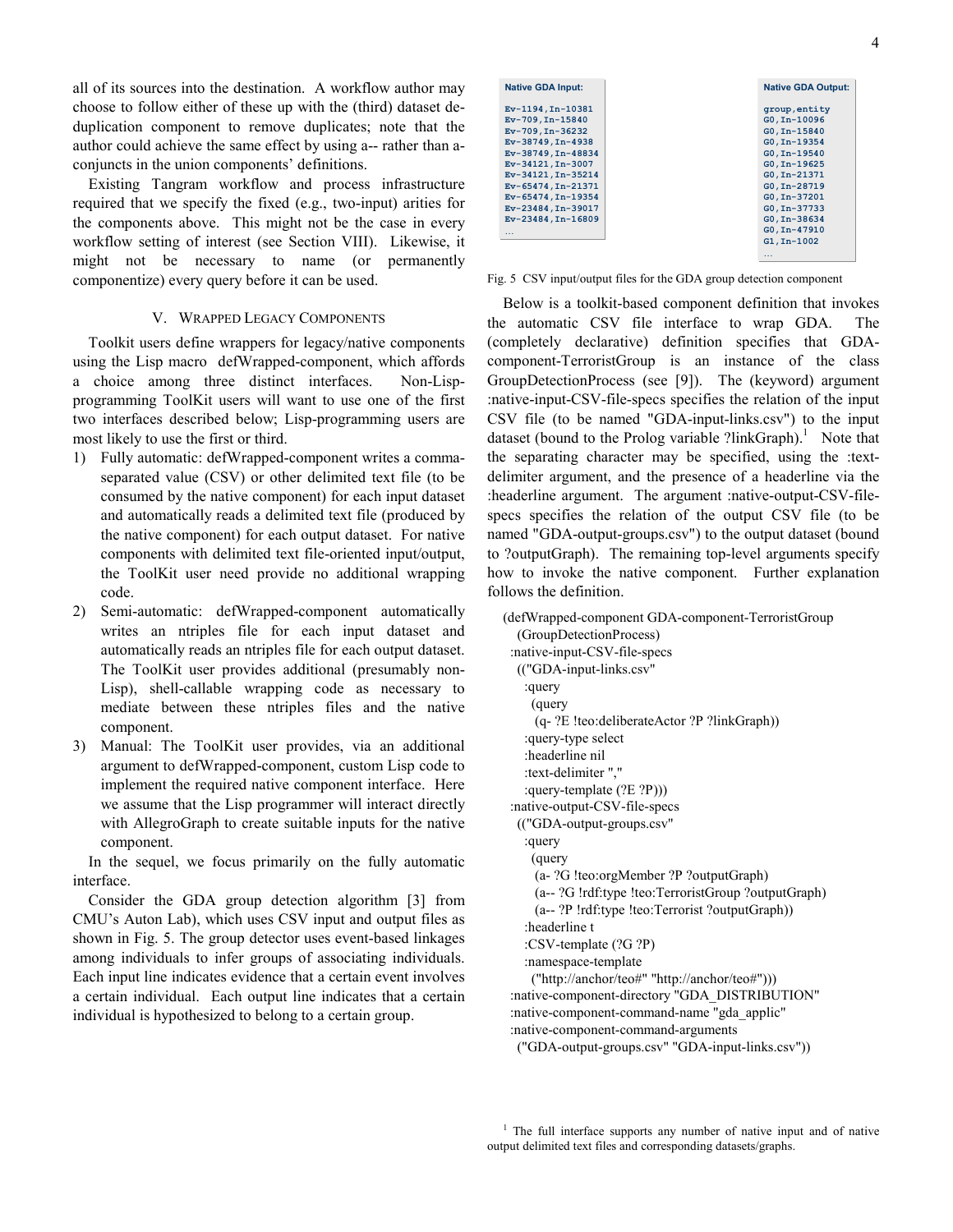Fig. 6 illustrates how the :native-input-CSV-file-specs argument is processed.

| Ev-1194, In-10381                                                                                                                                               | $(q-$ ?E                            |  | !teo:deliberateActor ?P                                         |  | ?linkGraph) |  |
|-----------------------------------------------------------------------------------------------------------------------------------------------------------------|-------------------------------------|--|-----------------------------------------------------------------|--|-------------|--|
| Ev-709, In-15840                                                                                                                                                | <b>Instantiated Query Conjunct:</b> |  |                                                                 |  |             |  |
| Ev-709.In-36232<br>Ev-38749, In-4938                                                                                                                            |                                     |  | (q- !teo:Ev-1194 !teo:deliberateActor !teo:In-10381 ?linkGraph) |  |             |  |
| Ev-38749.In-48834<br>Ev-34121, In-3007<br>Ev-34121, In-35214<br>Ev-65474.In-21371<br>Ev-65474, In-19354<br>Ev-23484, In-39017<br>Ev-23484, In-16809<br>$\cdots$ |                                     |  |                                                                 |  |             |  |
| General Query Template: (?E                                                                                                                                     |                                     |  | 2P<br>Instantiated Query Template: (!teo:Ev-1194 !teo:In-10381) |  |             |  |

Fig. 6 Automatic CSV file input mechanism

First, we execute the input query against the input dataset (graph). At top right, Fig. 6 illustrates how the query's single (general) conjunct is first specifically instantiated, binding the conjunct's variables to values for which a triple exists in the input graph. The :query-template argument specifies how the query's bound variable values should be ordered in the CSV file. At bottom, Fig. 6 illustrates the intermediate step of instantiating the query template, based on the instantiated query conjunct. At left, Fig. 6 shows how we generate one CSV file line per query instantiation.<sup>2</sup> (Note that the RDF namespace, !teo:, is removed, as it is not useful to the native component.)

Fig. 7 illustrates how the native component is (next) invoked by the workflow execution system. Execution takes place in a temporary directory specific to the given workflow and component instance.



Fig. 7 Automatic CSV file native component calling mechanism

Fig. 8 illustrates how the :native-output-CSV-file-specs argument is (next) processed.



Fig. 8 Automatic CSV file output mechanism

The process is here roughly the reverse of that in Fig. 6. At bottom, Fig. 8 illustrates how we first interpret each line of the output CSV file (at right) using the template specified (via the

:CSV-template argument), instantiating the template and binding query variables. Again, the template indicates the order of each bound Prolog variable in each line of the CSV file. Note the final template instantiation step that inserts appropriate RDF namespaces (per the :namespace-template argument). At right, Fig. 8 illustrates how these bindings are used to instantiate each specified output assertion (query conjunct). Each assertion is executed to add a triple to the semantic store (with appropriate treatment of duplicates).

## VI. CONCEIVED FULL AUTOMATION FOR COMPONENTS WITH XML INPUT/OUTPUT FILES

While delimited text input/output formats are quite prevalent, they are by no means the only structured formats of interest. We have also designed (not yet implemented) a similar, declaratively-specified wrapping capability for components with XML file input/output. The general idea is to embed a similar query specification into the XML file where data is to be read or written. Another alternative on the input side (only) would be integration of Xpath and Xquery with logic programming. (See [1] for a recent survey.)

## VII. THE WRAPPING PROCESS

The toolkit's comprehensive documentation (available from the first author) details the following steps included in the endto-end process of wrapping and then deploying components.

- 1) Install the wrapping toolkit.
- 2) Install the native component so that it will be accessible to the wrapper.
- 3) Define any KB query component(s) needed to select appropriate data from any broader dataset(s).
- 4) Define the wrapper for the native component.
- 5) Test both KB query and wrapped native components to ensure effective operation. We have developed and applied a testing framework that includes component concurrency (i.e., re-entrance) testing.
- 6) Deploy the developed and tested components.

These steps may of course be undertaken by different classes of users. E.g., in a component wrapping team (of which an enterprise may have several), one member (the "installer") may be primarily responsible for software installations; another (the "developer") may be expert with the enterprise's ontology, workflows, and datasets, the KB query language, and the component defining forms; still another (the "tester") may primarily have testing and another (perhaps the "installer" again) deployment responsibilities. "Scripters" might write custom Lisp wrapping code or shell scripts or other command line-callable programs to perform data transformations not (yet) supported by toolkit (semi-) automation.

For each component to be wrapped, the wrapping team also should include, or at least have access to, a component "champion" who knows what enterprise function(s) the component must accomplish and understands how the component works well enough to address any wrapping issues

<sup>&</sup>lt;sup>2</sup> This is per the value select specified for the : query-type argument, which indicates that duplicate links (useful to GDA) are to be retained in the input dataset. By instead using the (default) value select-distinct, the user may alternatively specify one line per unique query instantiation (thus removing duplicates).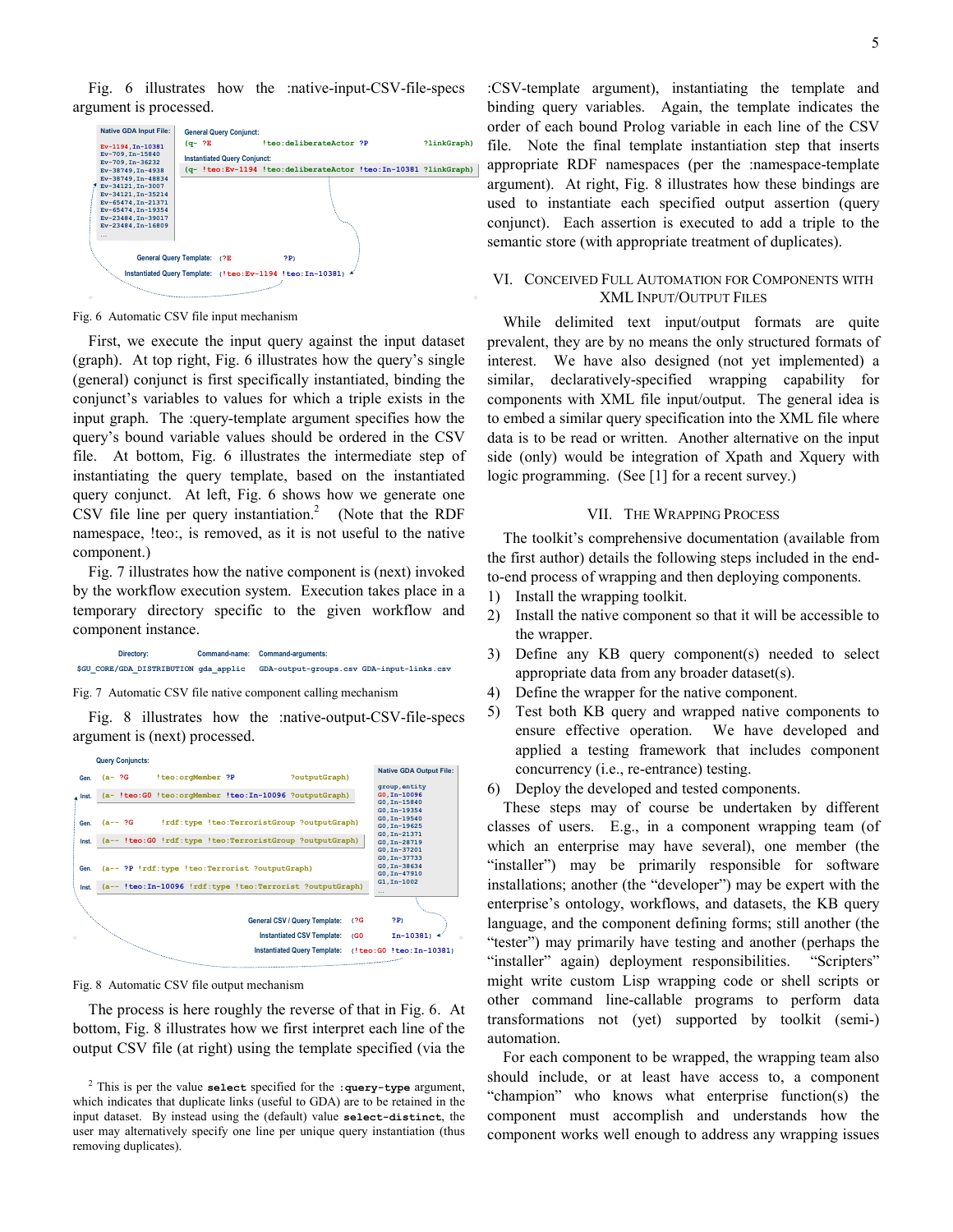(e.g., whether duplicate assertions are or are not appropriate, what native component control parameters are appropriate). The champion should bring one or more exemplary use cases (preferably expressed in terms of the enterprise's datasets and ontology) and should help the wrapping team realize the use  $case(s)$  in component (and workflow) definitions.<sup>3</sup>

Finally, the component wrapping team always should be able to present new requirements to the toolkit development team (who may serve multiple enterprises).

We developed the toolkit during roughly six months of concentrated effort, to serve both the broader Tangram community and ourselves. Starting with the use case presented in Section III, we developed first the KB query language and KB query components, then progressively more automatic interfaces with which we wrapped GDA (initially). We also have used (or assisted others to use) the toolkit to wrap the ORA group detection algorithm, suspicion scorers based on the Proximity [7] and NetKit [5] classifiers, and the pattern matchers LAW [9] and CADRE [8].

We have met the Tangram program's toolkit usability goals: as knowledgeable users, we can usually (for components with inputs/outputs amenable to the toolkit's fully automatic interface) complete Steps 3 and 4 of the above wrapping process within a single staff hour.

#### VIII. RELAXING THE CONTEXT MONOTONICITY ASSUMPTION

Implicit in the semantics of current Tangram workflow processing is the following monotonicity assumption: A component's output graph(s) only add(s), logically, to the information in its input graph(s), never delete(s) or retract(s). This is not entirely practical.

The need to manage potentially conflicting source information and analytic hypotheses is ubiquitous in an intelligence analysis enterprise. An analyst, surrounded with data and applicable tools or methods, may choose to pursue one line of reasoning at one time and another later, and different analysts may take different approaches and may build on each other's analyses or workflow products. Each such approach—a combination of data, tools, methods, and earlier hypotheses—represents a context for analytical reasoning. It is important within the enterprise for each analyst to understand the actual context of each piece of information that s/he might examine and exploit in further analysis—in which s/he may either extend an existing context or branch to create a new subcontext.

Different contexts may arise in workflow-supported analytical reasoning for different reasons, including:

- Differences in supporting data, from:
- Conflicting original data sources.
- o Time-varying data conditions for a given source, such as:
- Disbelief in something we earlier had belief in (perhaps because it had been supplied in error).
- Belief in something we did not have belief in (perhaps because we had no data about it).
- Differences in supporting analytical hypotheses, from:
	- o Analyst's conjecture, or "what-if" analysis (that may effect belief or disbelief in data as discussed above).
	- o Differences in workflow components giving rise to different answers, when:
		- A given workflow function has alternative realizations in different components.
		- A given component has alternative configurations of control parameters.

We have commenced efforts to address these issues both formally and with appropriate workflow system infrastructure.

#### IX. CONTRIBUTIONS' RELEVANCE BEYOND TANGRAM

The use case workflow in Section III includes a generic "Group Detection Component." While we've noted (in Section V) that GDA-component-TerroristGroup is an instance of the class GroupDetectionProcess, we haven't said anything yet about how such a specific component instance is selected from among the available alternatives for such a general process class. Beyond enabling semantic interoperability of enterprise workflow components, IARPA's broader objectives in Tangram have included providing technology for characterizing, for a given generic workflow process, the likely performance of a given specific component with data inputs having certain characteristics, so that the workflow management system can select the component likely to perform best in any given circumstance. Our toolkit supports this objective by automating the formal description and registration of newly defined components in Tangram's process catalog [9].

It's worth noting that all of the toolkit's other heretoforedescribed capabilities remain applicable in the (perhaps more pragmatic) setting where users specify particular components for all workflows themselves.

#### **REFERENCES**

- [1] Almendros-Jiménez, J. M., Becerra-Terón, A., Enciso-Baños, F. J.: Querying XML documents in logic programming, Theory Pract. Log. Program. 8, 3 (May. 2008), 323–361.
- [2] Carley, K. M., Dereno, M.: ORA—Organizational Risk Analyzer. Tech. rep. CMU-ISRI-06-113, Carnegie Mellon University, August 2006.
- [3] Kubica, J.; Moore, A.; Schneider, J., Tractable group detection on large link data sets, Third IEEE International Conference on Data Mining (ICDM-2003), pp. 573–576, 19–22 Nov. 2003
- [4] Macskassy, S. A., Provost, F.: NetKit-SRL: A Toolkit for Network Learning and Inference, In Proceedings of the NAACSOS Conference, June 2005.
- [5] Murray, K., Harrison, I., Lowrance, J., Rodriguez, A., Thomere, J., Wolverton, M.: PHERL: an Emerging Representation Language for Patterns, Hypotheses, and Evidence, in Proceedings of the AAAI Workshop on Link Analysis, 2005.
- [6] Neville, J., Jensen, D.: Dependency networks for relational data. In Proceedings of the 4th IEEE International Conference on Data Mining, 2004.
- [7] Pioch, N.; Hunter, D.; Fournelle, C.; Washburn, B.; Moore, K.; Jones, E.; Bostwick, D.; Kao, A.; Graham, S.; Allen, T.; Dunn, M.: CADRE:

<sup>&</sup>lt;sup>3</sup> Consider that a champion may also bring a new data source that may require extensions or other modifications to the enterprise ontology. Addressing such issues has been the responsibility of a different Tangram contractor.